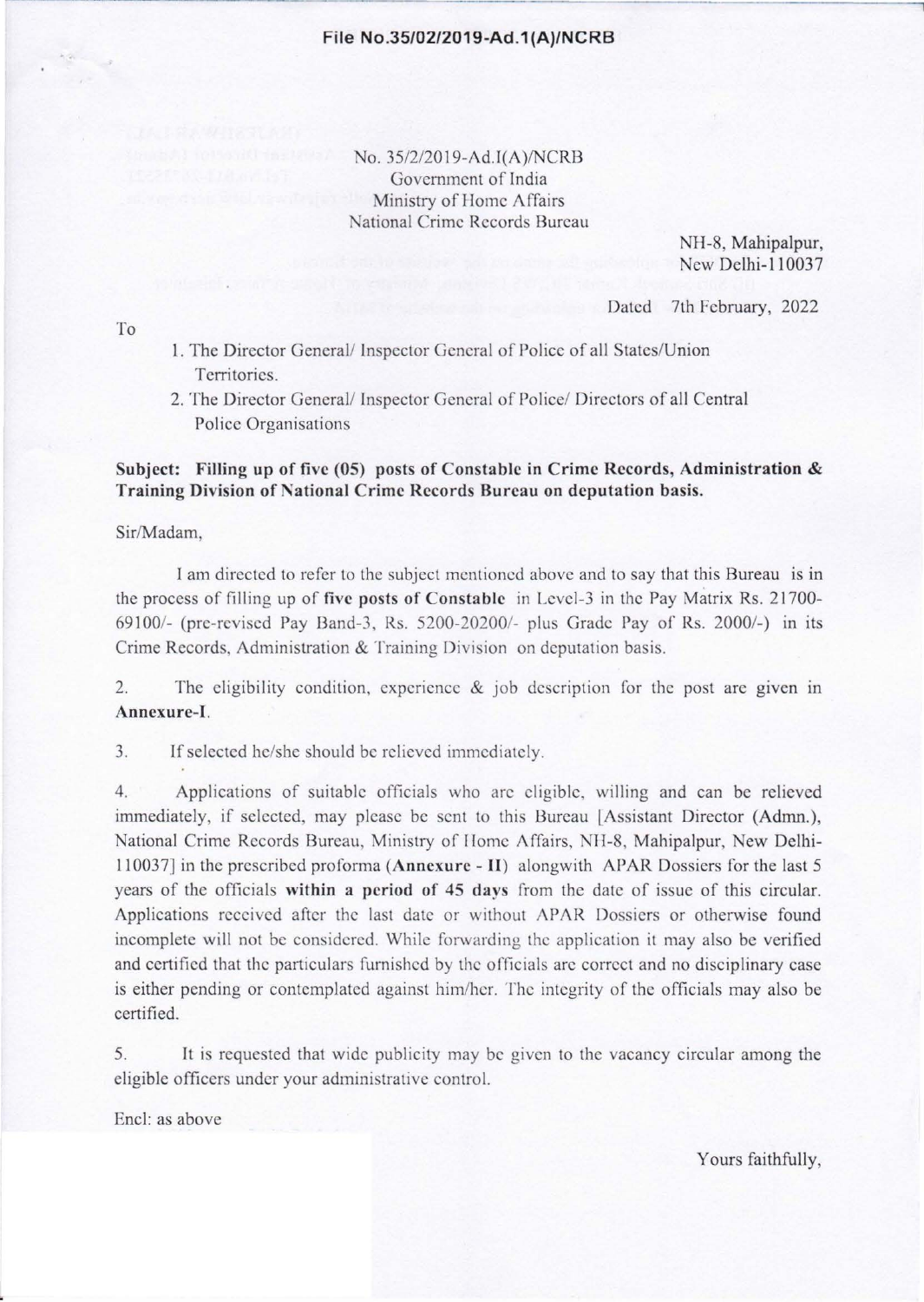#### File No.35/02/2019-Ad.1 (A)/NCRB

(RAJESIIWAR LAL) Assistant Director (Admn) Tcl.No.011-26735521 e-mail: rajeshwar.lal@ncrb.gov.in

Copy to : (i) DCT for uploading the same on the website of the Bureau. (ii) Shri Santosh Kumar 2IC,WS Division, Ministry of Home Affairs, Jaisalmer House, New Delhi for uploading on the website of MIIA.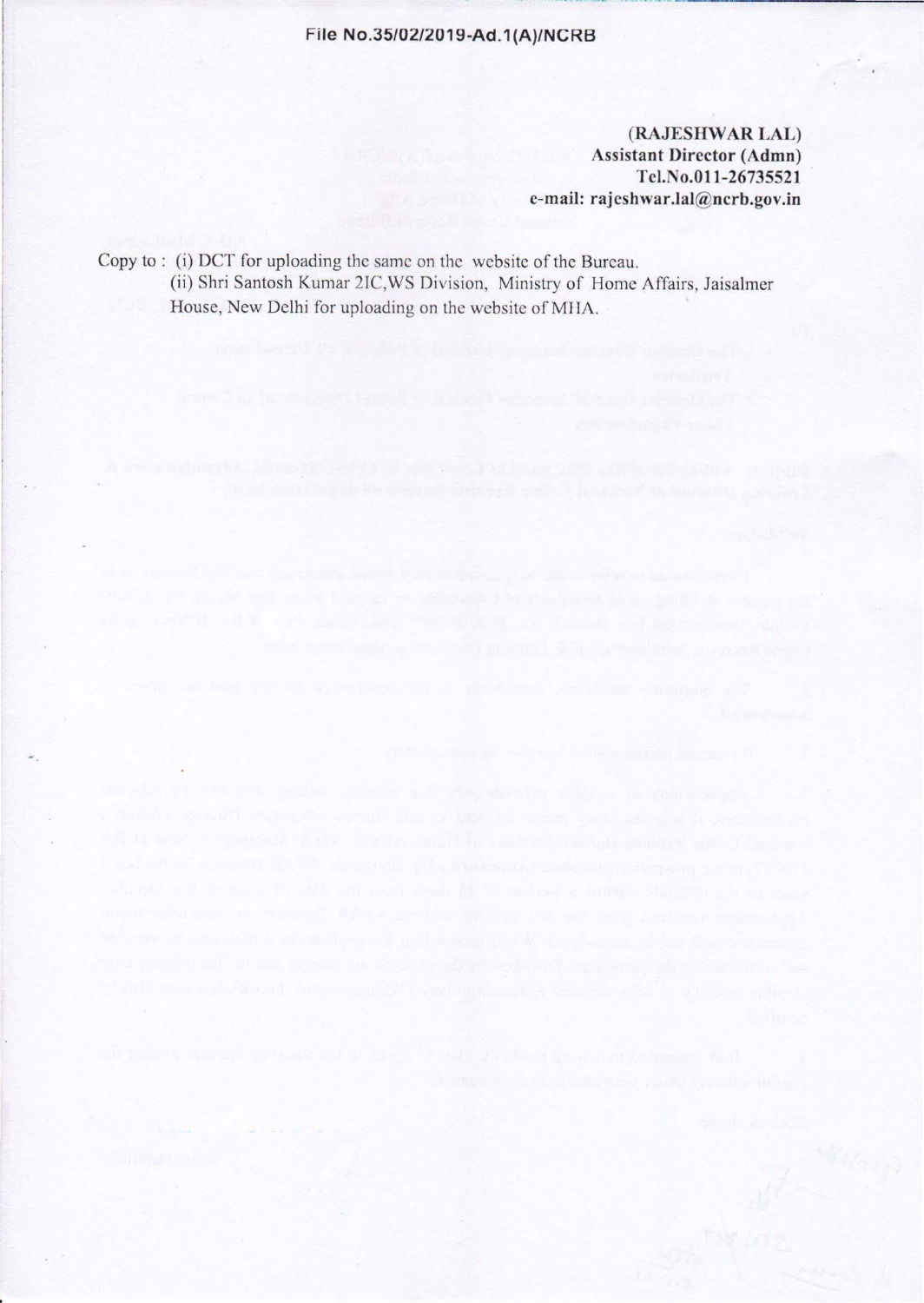### **File No.35/02/2019-Ad.1(A)/NCRB**

#### **ANNEX URE-I**

#### **Details in respect of the post of Constable in the Crime Records, Administration** & **Training Division of the National Crime Records Bureau, New Delhi.**

| 1. | Name of the post       | Constable                                                                                                                                                                                                                                                                                             |  |  |
|----|------------------------|-------------------------------------------------------------------------------------------------------------------------------------------------------------------------------------------------------------------------------------------------------------------------------------------------------|--|--|
| 2. | Number of Post         | Five $(05)$                                                                                                                                                                                                                                                                                           |  |  |
| 3. | Classification         | General Central Service                                                                                                                                                                                                                                                                               |  |  |
|    |                        | Group 'C', Non-Gazetted, Non-Ministerial                                                                                                                                                                                                                                                              |  |  |
| 4. | Scale of Pay           | Level – 3 in the Pay Matrix Rs.<br>21700-69100/- (pre-revised Rs.                                                                                                                                                                                                                                     |  |  |
|    |                        | 5200-20200/- + Grade Pay of<br>Rs. 2000/-)                                                                                                                                                                                                                                                            |  |  |
| 5. | Period of deputation   | Period of deputation including<br>period of deputation in another ex-<br>cadre post held immediately                                                                                                                                                                                                  |  |  |
|    | preceding this         |                                                                                                                                                                                                                                                                                                       |  |  |
|    |                        | appointment in the same or some other<br>organisation/department of the Central<br>Government shall ordinarily not exceed three<br>years. The maximum age limit for appointment<br>by deputation/ absorption shall not be exceeding<br>56 years as on the closing date of receipt of<br>applications. |  |  |
| 6. | Eligibility conditions | Deputation: Police officers of the Central<br>Government or State Government or Union<br>territories, holding analogous posts on regular<br>basis.                                                                                                                                                    |  |  |
|    |                        | Desirable: Having driving license and experience<br>in driving light and heavy motor vehicle.                                                                                                                                                                                                         |  |  |
| 7. | Terms of deputation    | The terms and conditions of official appointed<br>to the post on deputation basis will be<br>regulated in accordance with the Department of<br>Expenditure OM No.1/1/008-IC dated 13 <sup>th</sup><br>September 2008, DoP&T OM No. 6/8/09(Esst)<br>(Pay.II) dated 17.06.2010 and 17.02.2016.          |  |  |
|    |                        |                                                                                                                                                                                                                                                                                                       |  |  |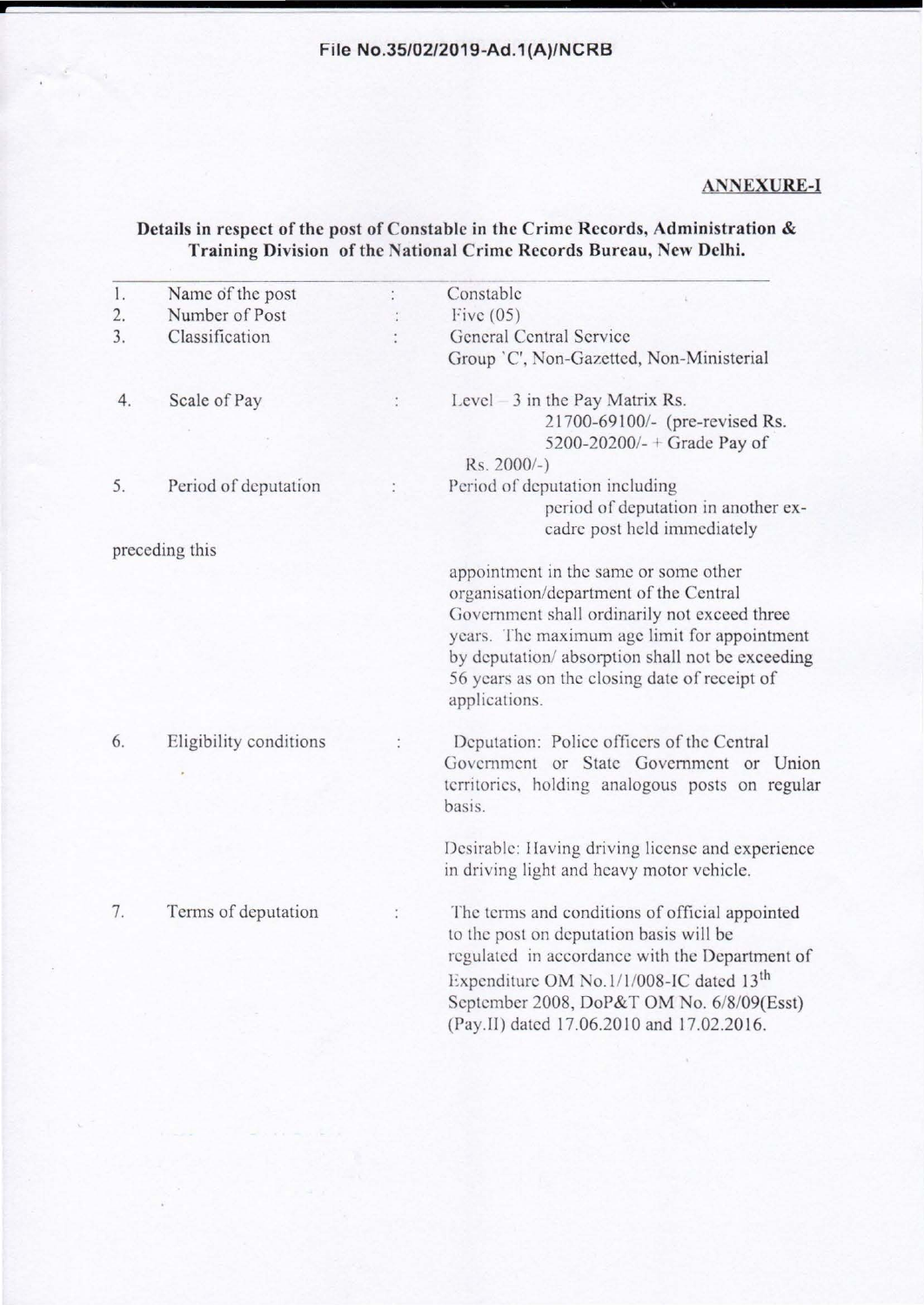# **Annexure-II**

|   | Name and address (in Block letters)                                                                                                                                                                                                                                                                                                                                |  |
|---|--------------------------------------------------------------------------------------------------------------------------------------------------------------------------------------------------------------------------------------------------------------------------------------------------------------------------------------------------------------------|--|
|   | 2 Name of the post held and pay & level in the Pay Matrix including:<br>Grade Pay in the pre-revised scale.                                                                                                                                                                                                                                                        |  |
| 3 | Contact No. and email id                                                                                                                                                                                                                                                                                                                                           |  |
|   | 4 Date of Birth (in Christian era)                                                                                                                                                                                                                                                                                                                                 |  |
|   | 5 Date of joining and date of retirement under Central/State:<br><b>Government Rules</b>                                                                                                                                                                                                                                                                           |  |
|   | 6 Educational qualification                                                                                                                                                                                                                                                                                                                                        |  |
|   | 7 Details of Professional course/Training Attended, if any.                                                                                                                                                                                                                                                                                                        |  |
|   |                                                                                                                                                                                                                                                                                                                                                                    |  |
|   | 8 Nature of present employment with date i.e.<br>(i) Ad-hoc basis<br>(ii) Regular basis                                                                                                                                                                                                                                                                            |  |
|   |                                                                                                                                                                                                                                                                                                                                                                    |  |
| 9 | In case the present employment is held on deputation basis, please<br>state:-<br>a. The date of initial appointment in the<br>substantive pay scale in parent cadre.<br>b. Date from which appointed on deputation and<br>period of deputation.<br>c. Name of parent office/organization to which<br>you belong<br>d. Name of the office/org. where on deputation. |  |
|   | 10 Details of employment in chronological order (enclose a separate sheet, duly authenticated by                                                                                                                                                                                                                                                                   |  |

## **BIO-DATA PROFORMA**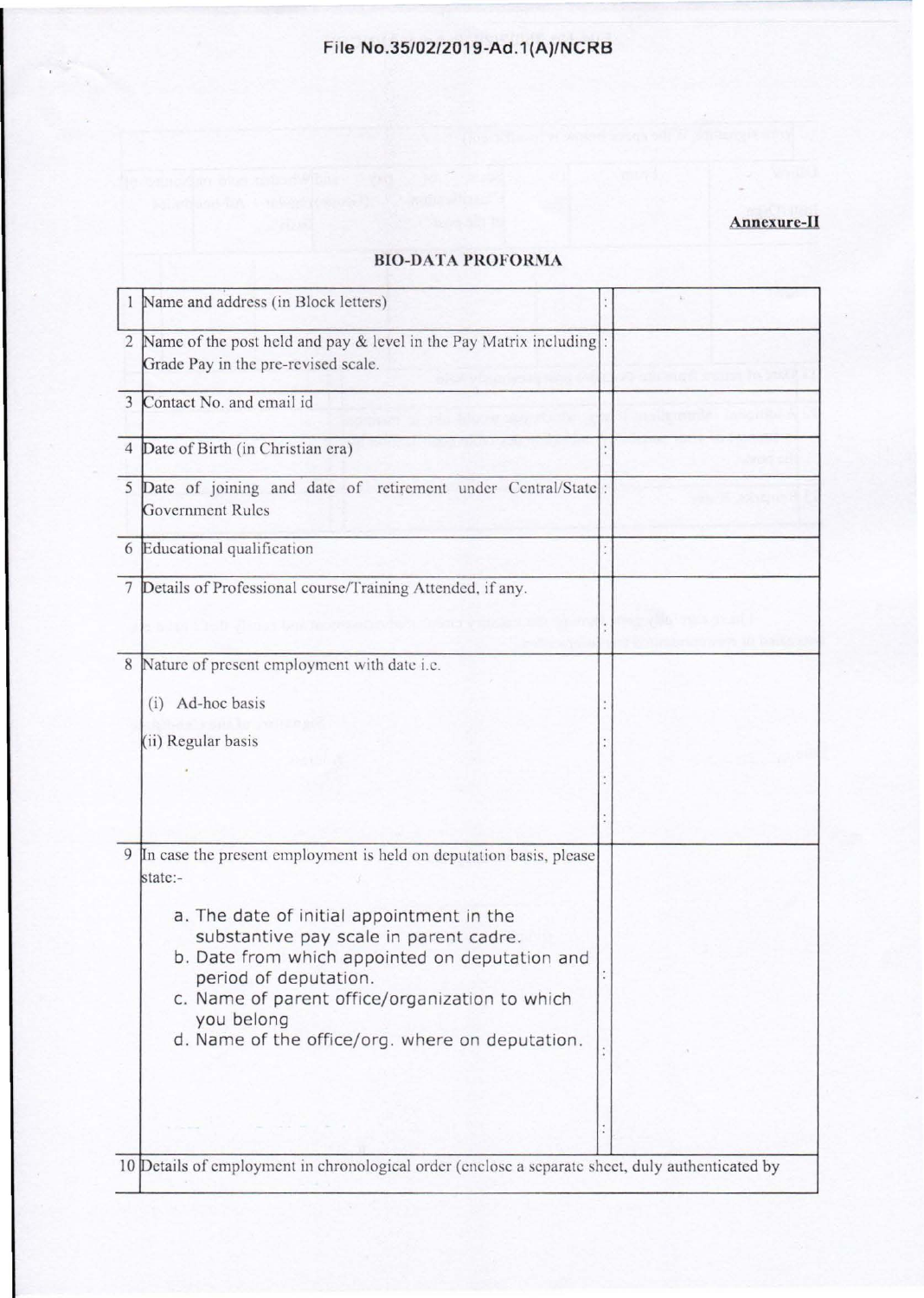# **File No.35/02/2019-Ad.1 (A)/NCRB**

| Office/<br>Instt./Orgn                                   | From | To | Scale<br>of<br>Classification<br>of the post                                                                                                 | pay | basis | and Whether held on Nature of<br>(Group) regular / Ad-hoc duties |  |
|----------------------------------------------------------|------|----|----------------------------------------------------------------------------------------------------------------------------------------------|-----|-------|------------------------------------------------------------------|--|
|                                                          |      |    |                                                                                                                                              |     |       |                                                                  |  |
|                                                          |      |    |                                                                                                                                              |     |       |                                                                  |  |
| 11 Date of return from the ex-cadre post previously held |      |    |                                                                                                                                              |     |       |                                                                  |  |
| the post.                                                |      |    | 12 Additional information, if any, which you would like to mention :<br>in support of your suitability including desirable qualification for |     |       |                                                                  |  |

I have carefully gone through the vacancy circular/advertisement and certify that I have not concealed or misrepresented any information

**Signature of the Candidate** 

Address

Countersigned

Date:

(Employer with seal)